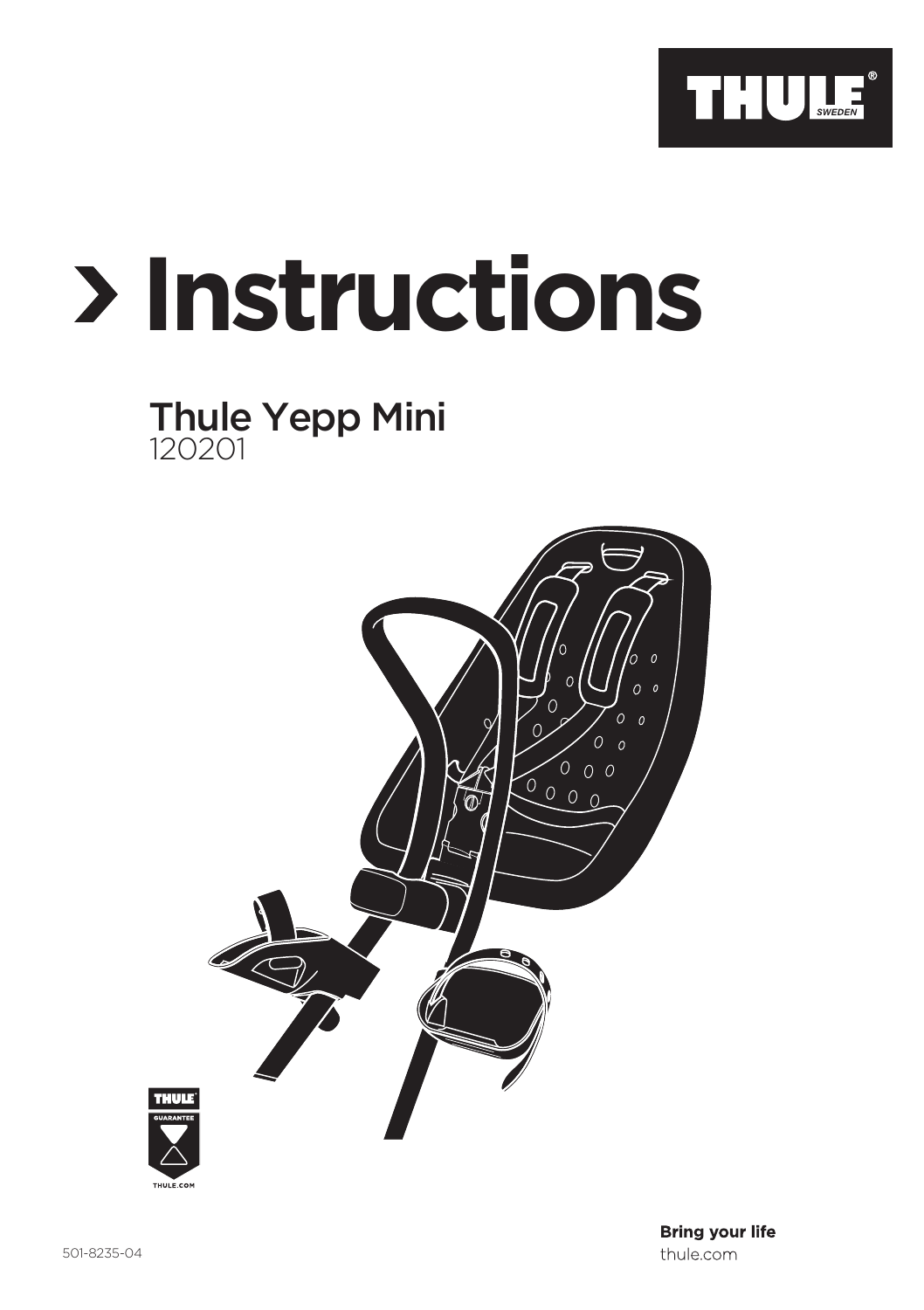- **EN** Child bike seat
- **DE** Fahrradkindersitz
- **FR** Siège vélo enfant
- **NL** Fietszitje
- **IT** Seggiolino da bici
- **ES** Portabebés bici
- **PT** Cadeira de criança para bicicleta
- **SV** Cykelbarnstol
- **DK** Cykelstol
- **NO** Barnesete til sykkel
- **FI** Polkupyörän lastenistuin
- **ET** Jalgratta lasteiste
- **LV** Velosipēda bērnu sēdeklis
- **LT** Dviračio kėdutė vaikams
- **PL** Fotelik rowerowy
- **RU** Детское велосипедное сиденье
- **UK** Дитяче велосипедне крісло
- **BG** Детско столче за велосипед
- **CS** Dětská cyklosedačka
- **SK** Detská cyklosedačka
- **SL** Otroški kolesarski sedež
- **HR/BIH** Dječja sjedalica za bicikl
- **RO** Scaun de copii pentru bicicletă
- **HU** Kerékpáros gyerekülés
- **EL** Παιδικό κάθισμα ποδηλάτου
- **TR** Çocuk bisiklet koltuğu
- **HE** כיסא אופניים לילד
	- **AR** مقعد دراجة الطفل
- **ZH** 儿童自行车座椅
- **JA** お子様用サイクルシート
- **KO** 어린이 자전거 시트
- **TH** เก้าอี้เด็กสำ หรับจักรยาน

### EN 14344:2004





**x1**

**x2**









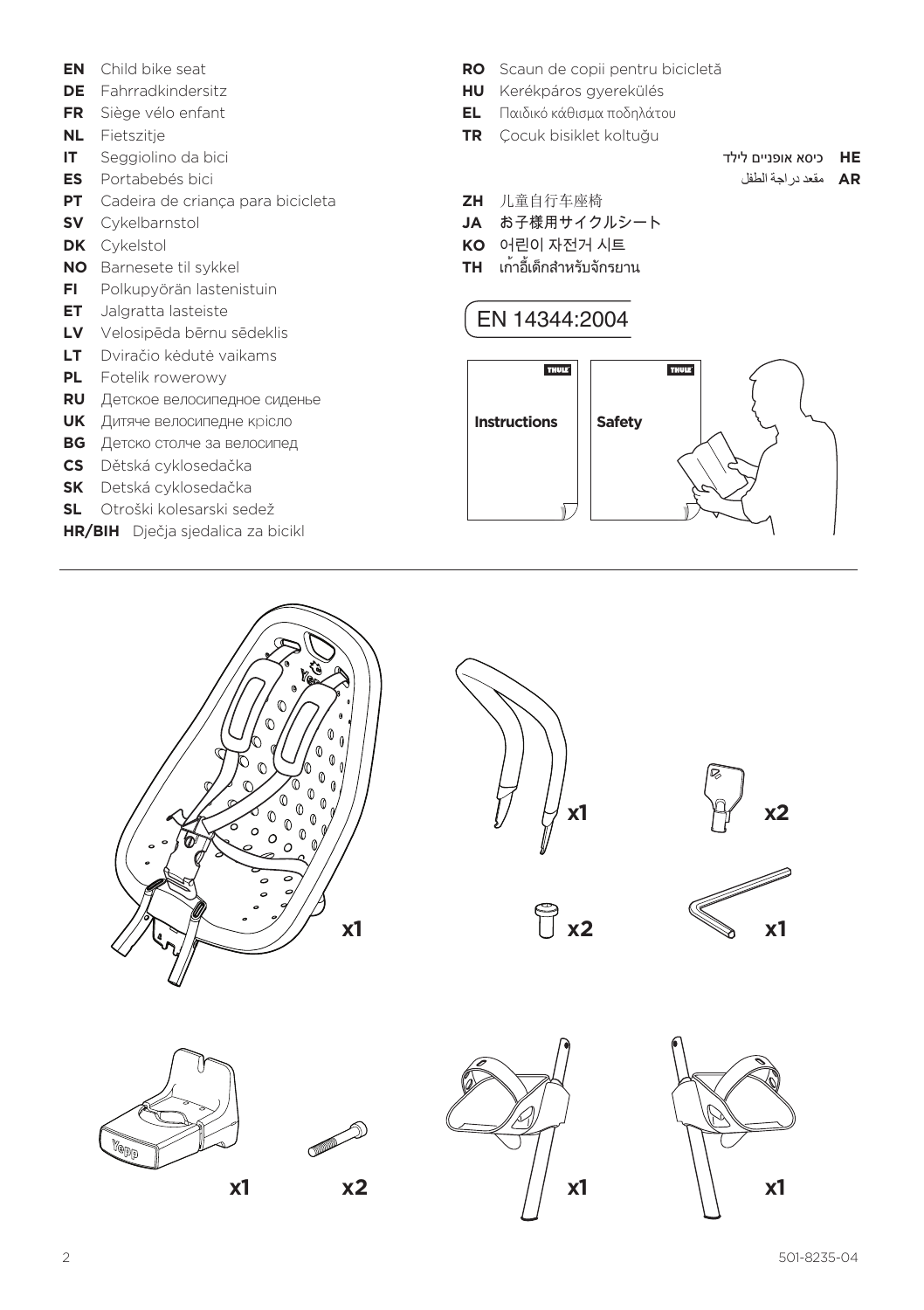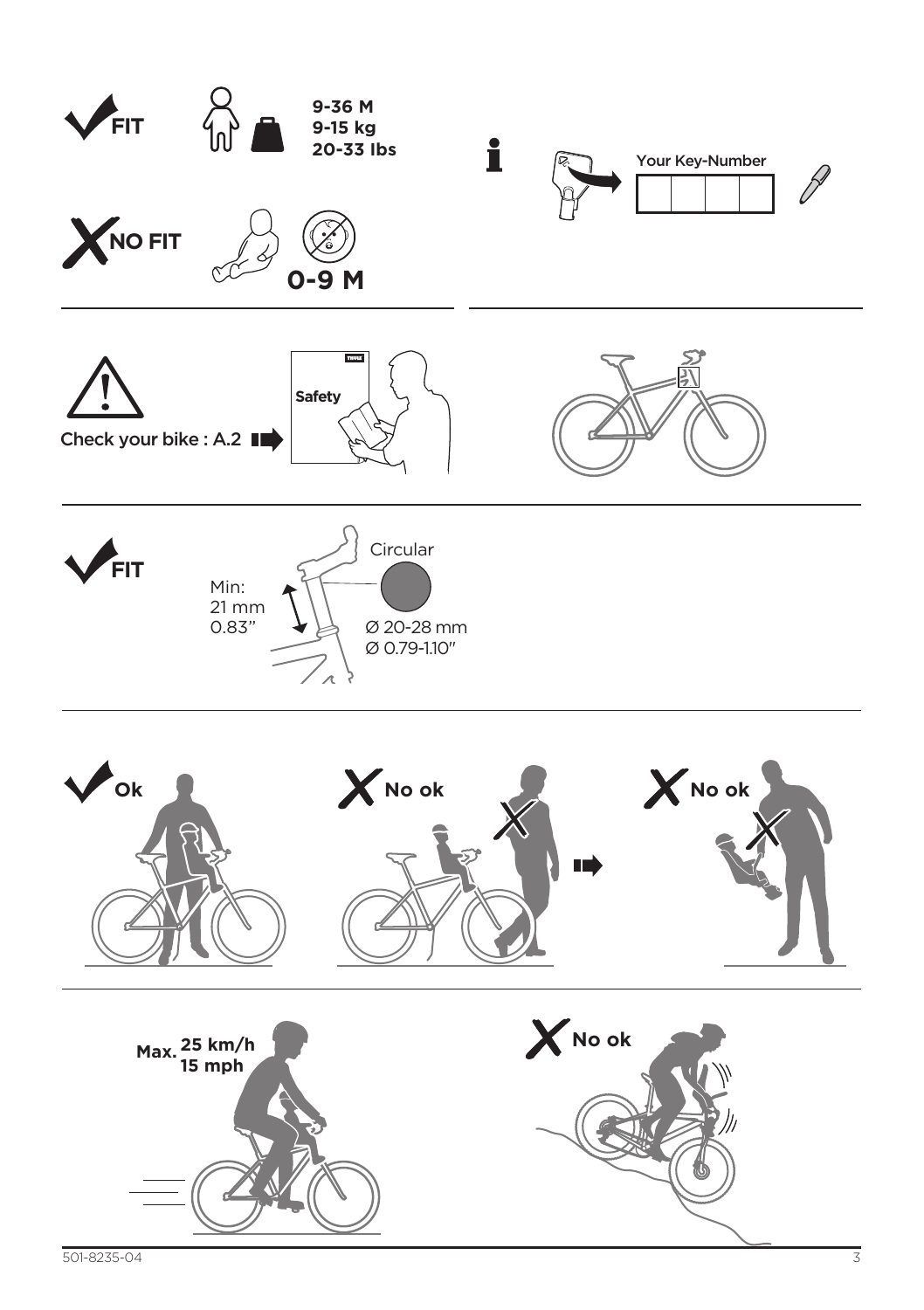



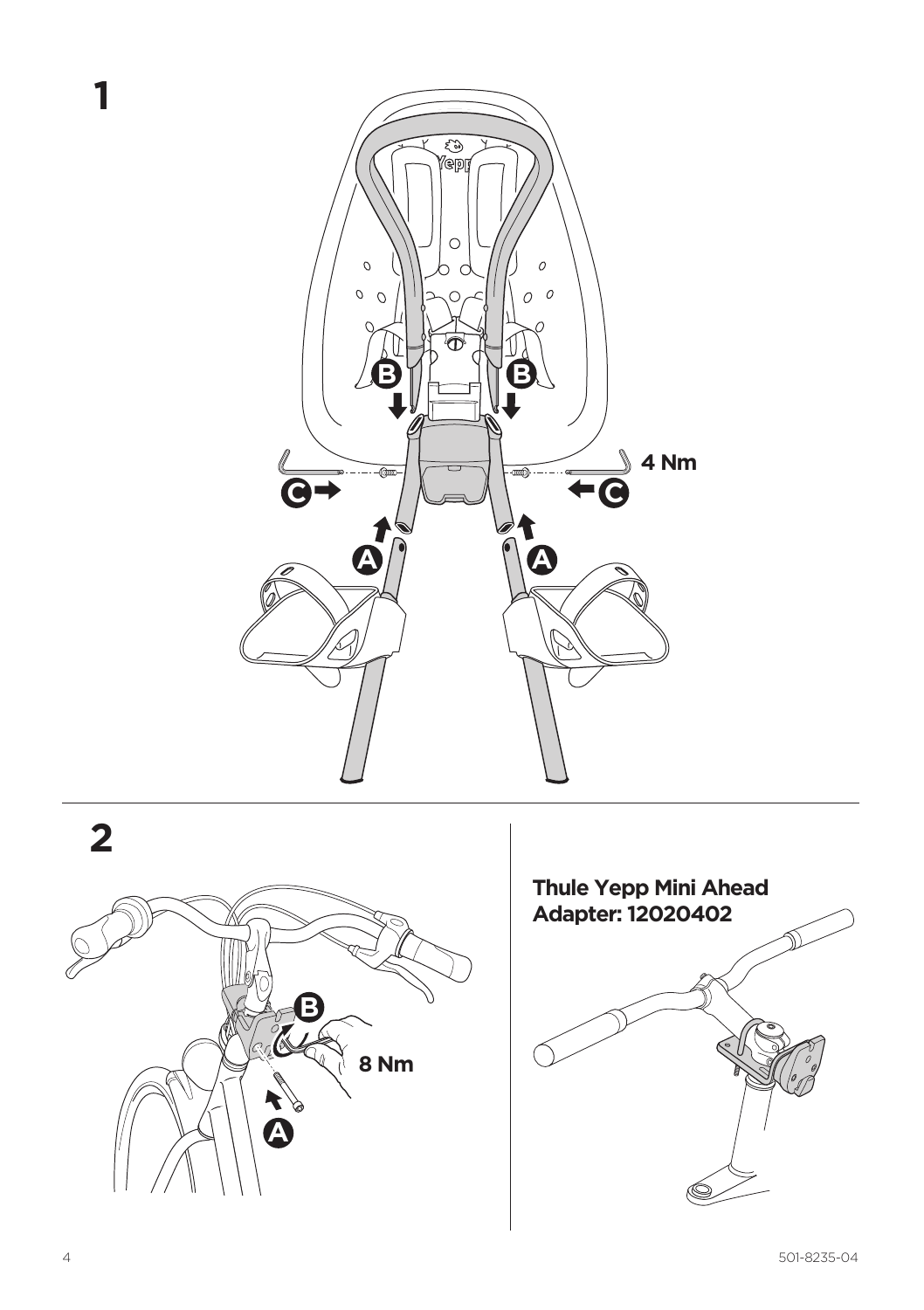

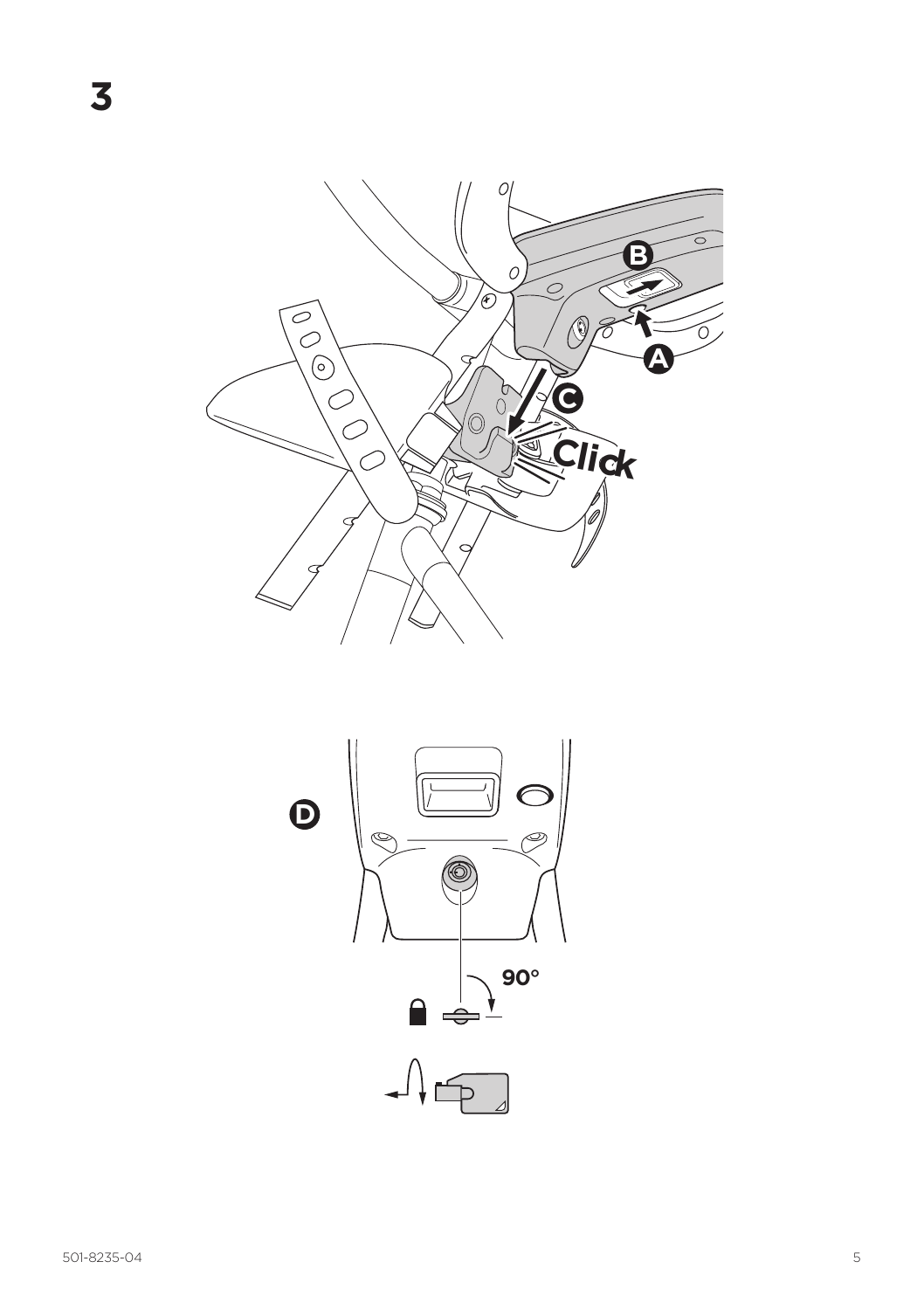





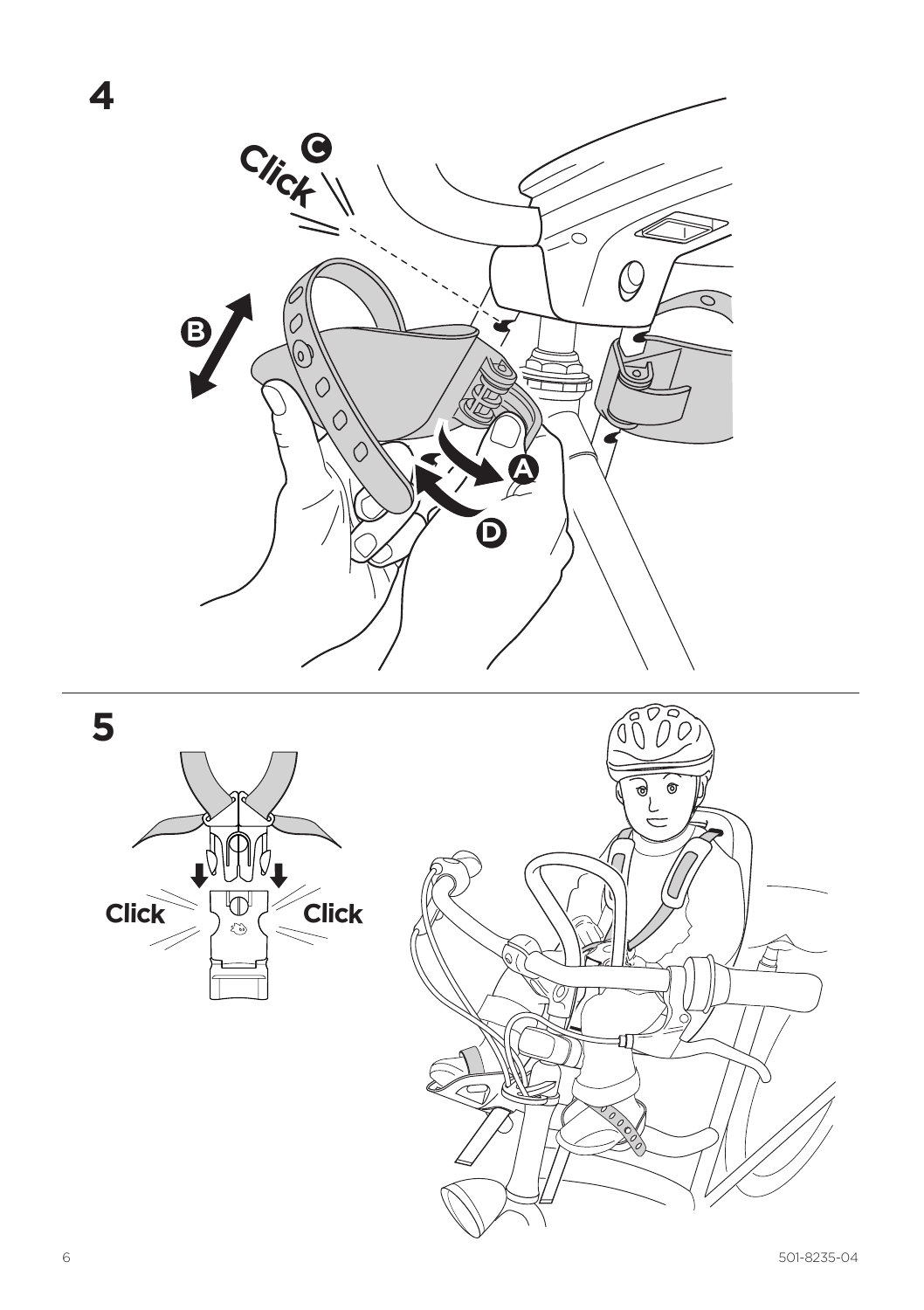

**6**